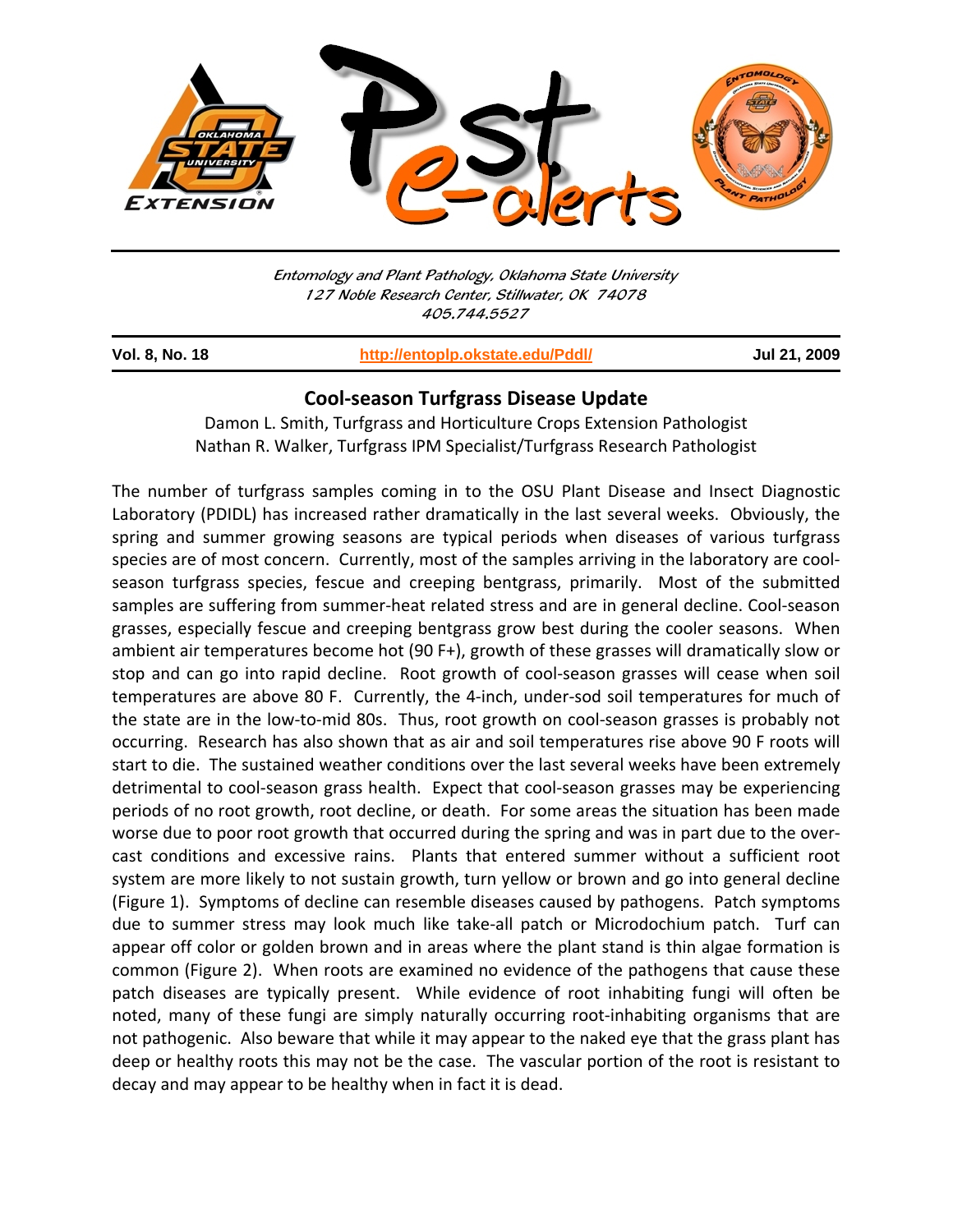If it is suspected that a cool‐season grass is experiencing summer decline, water and fertility management are going to be critical. Where appropriate, water very deeply and infrequently and try to avoid early evening irrigation. Nitrogen fertilizer applications should be minimal and "spoon feeding" may be necessary to sustain the turf until temperatures are more favorable for cool-season grasses. Avoid damaging activities such as dethatching, aeirfying, and any other management technique that can cause injury to the turfgrass until it is again actively growing.



Fig 1. Patch symptom of summer‐heat related stress and decline on a creeping bentgrass putting green. Note the strategically placed holes in the turf to encourage water infiltration.



Fig 2. Summer‐heat related stress and decline on a creeping bentgrass putting green. Note the black algal "film" in areas where the plants are in low density.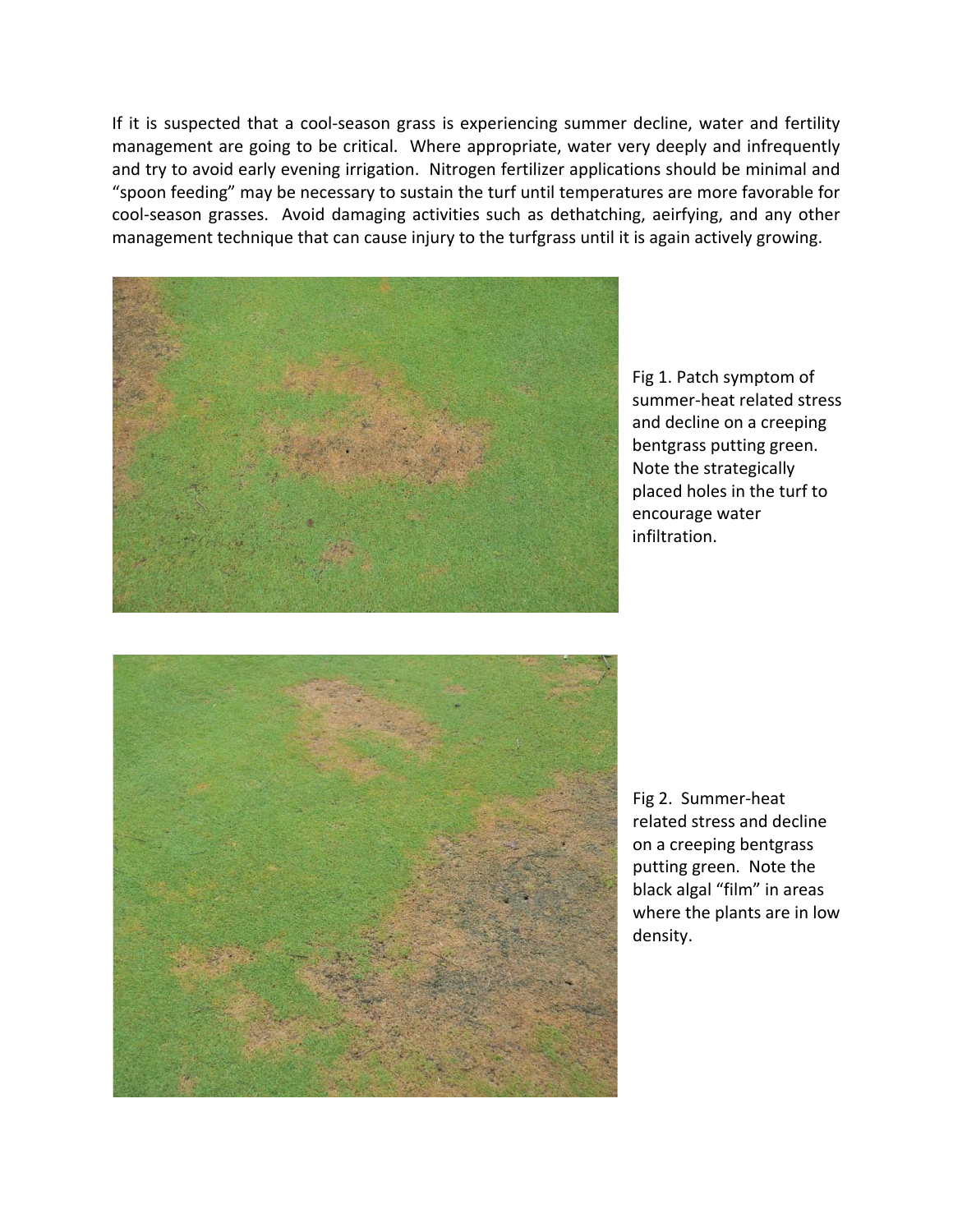Weather conditions in general have been too hot and dry for most turf pathogens. Remember, fungal pathogens require lots of moisture or very high humidity and moderate temperatures to infect and cause disease. With that said folks should be on the lookout for brown patch and Pythium foliar blight on cool‐season grasses should the weather turn humid and wet. Lately, prevailing conditions have been too dry in most of the state for widespread epidemics of these diseases. However, if supplemental irrigation is available or you are in an area that has been fortunate enough to receive rain in the last few days, these diseases may be of concern.

The pathogen (*Rhizoctonia solani*) that causes brown patch prefers relatively warm temperatures, requires excessive moisture, and is aggravated by high nitrogen fertility. The disease is likely to first appear in areas that are wet or are abnormally humid. On fescue turfgrass, symptoms will manifest as bronze to brown patches that will vary in size (Figure 3). Plants in the patch may die or appear water‐soaked. Leaf tissue may have lesions that are brown in color and have a distinct bronze margin. On closely mown creeping bentgrass, brown patch will appear as a brown patch with a grayish‐purple outer margin (Figure 4). A "smoke ring", or white halo, may or may not be present. To manage brown patch, irrigation should be applied as infrequently as possible. Improving drainage in areas where water pools or poor drainage exists will also be helpful in managing the disease. Do not apply excessive nitrogen fertilizer. If a fungicide is required to manage the disease, the fungicides should be applied preventatively or prior to disease development. Strobilurin fungicides typically provide the best control in University trials, however, other fungicides are also effective. Some common names of commercial fungicide available for brown patch control on bentgrass and/or fescue include Armada or Tartan (trifloxystrobin + triadimefon), Heritage (azoxystrobin), Insignia (pyraclostrobin), Medallion (fludioxinil), and Prostar (flutolanil) just to name a few. Fungicides available to the homeowner include Fertilome systemic fungicide (propiconazole), Scotts Lawn Fungus Control (thiophanate methyl), and Spectracide Immunox (myclobutanil). Others are also available. Be sure to consult the label carefully for site use restrictions and use recommendations.



Fig 3. Patch symptoms of brown patch on a mixed sward of tall fescue and Kentucky bluegrass.